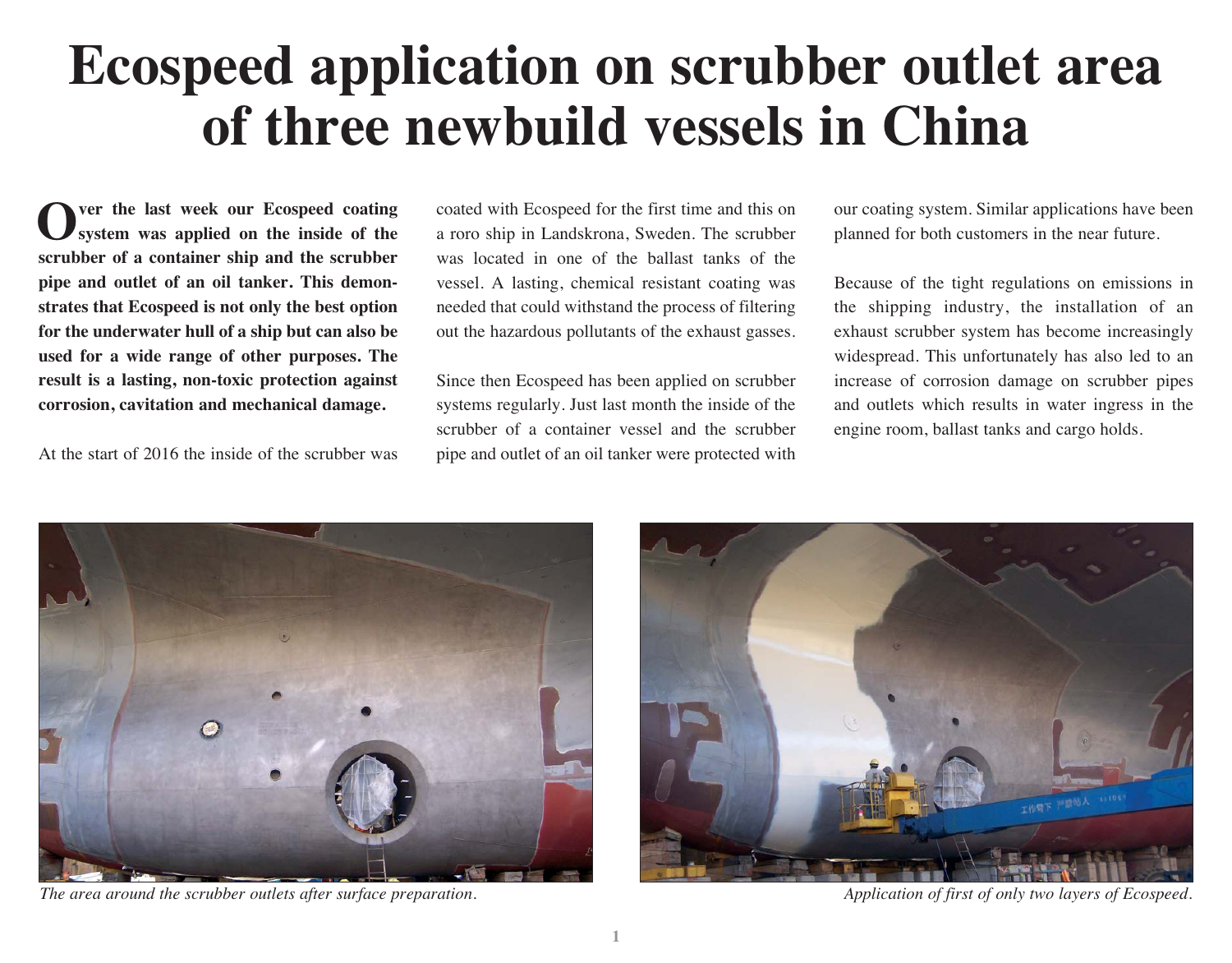

*Inspection of the scrubber outlet area after application of first layer. The second layer can be applied as soon as 3 hours after the first.*





*Ecospeed will protect the area around the outlets for the ship's entire lifetime.*